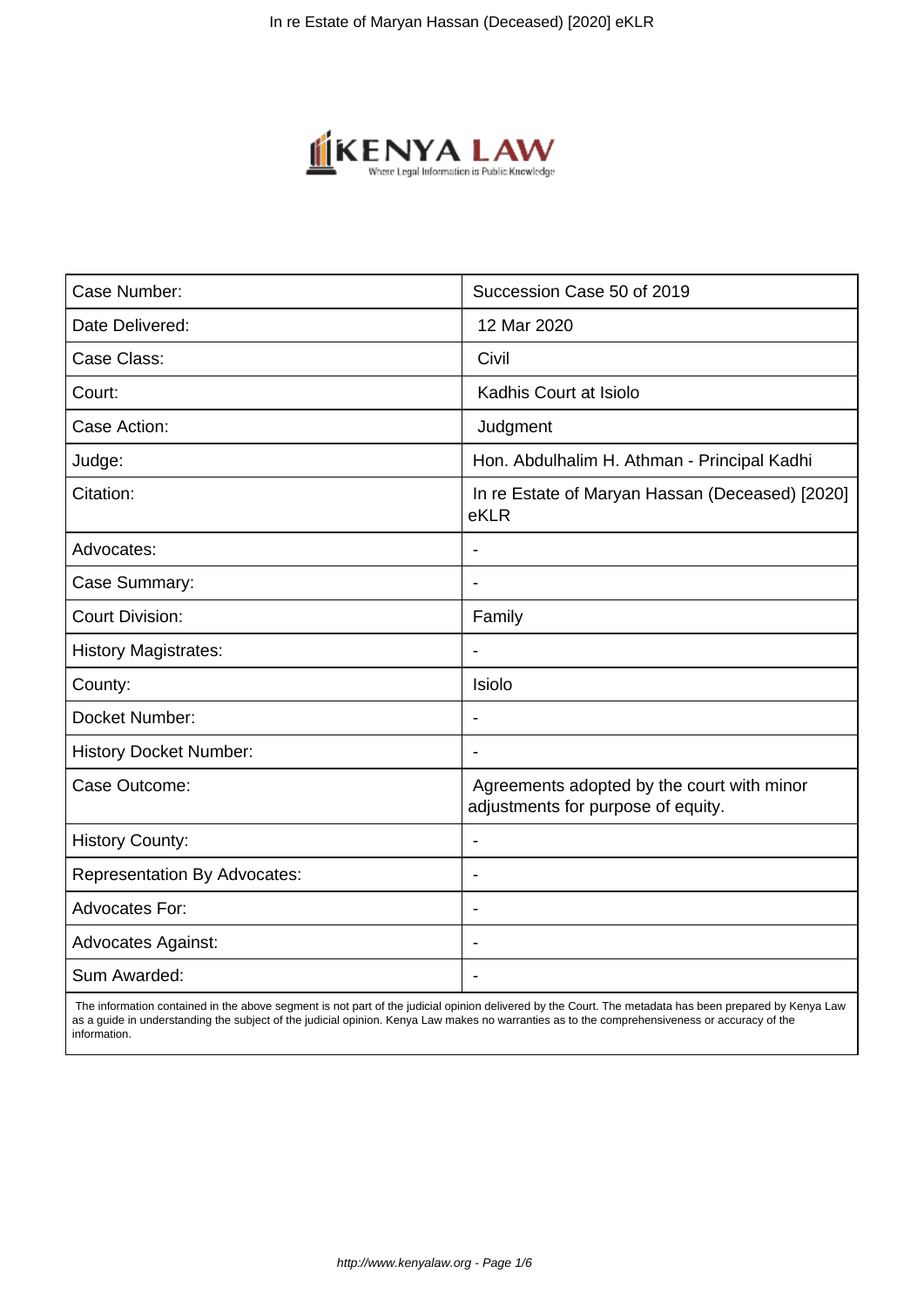# **REPUBLIC OF KENYA**

## **IN THE KADHI'S COURT AT ISIOLO**

## **SUCCESSION CASE NO. 50 OF 2019**

# **IN THE MATTER OF THE ESTATE OF MARYAN HASSAN....DECEASED**

### **1. HUSSEIN NOOR HAJI OSMAN**

**2. HASSAN HAJI OSMAN....................................................................................PETITIONERS**

### **VERSUS**

**ABDIRAHMAN ISSACK........................................................................................RESPONDENT**

## **JUDGMENT**

**1**. In this succession matter, the petitioners claimed the deceased left two unregistered plots with permanent houses in Laisamis, Marsabit County and was survived by seven children. They pray for determination of estate and shares of each heir and distribution of estate to heirs according to Islamic law and the petitioners be appointed administrators of the estate.

The respondent through his reply (statement of defence) stated the property is registered in his name and does not belong to the estate of their deceased mother.

**2**. The late Maryan Hassan, died on 11th November, 2019 at Isiolo.

- **3**. The issues for determination in this matter are:
- 1. What constitutes the estate of the deceased herein
- 2. The legal heirs, their respective shares
- 3. Distribution of the estate

**4**. The jurisdiction of this court in succession matters of estates of deceased Muslims is conferred by the Constitution of Kenya [2010] Article 170 [5], Section 5 of the Kadhi's court Act, Cap 11, and Sections 2 (3) and 48 [2] of the laws of succession Act, cap 160.

## **Background**

**5**. The heirs of the late Maryan Hassan are two families, Haji Osman and Issack Adan. The late Maryan Hassan lived in Marsabit, she got unwell and was treated, passed away and was buried in Isiolo, where most of her children, except Abdirahman, Ado and Alima, lived. The three lived in Laisamis with or close with their mother. Upon her death, burial and the lapse of the bereavement period, the family including the parties herein with elders and relatives met to discuss the inheritance issues. They reached agreement on distribution of estate and proceeded to document it the following day. All the heirs except the respondent signed it. The respondent allegedly had also agreed to the terms of the agreement and was ready to sign but he apparently declined to sign at the last moment and returned to Laisamis. Mzee Abdi, an elder tried to arbitrate without success. The other heirs, as a result, decided to come to court.

## **Estate**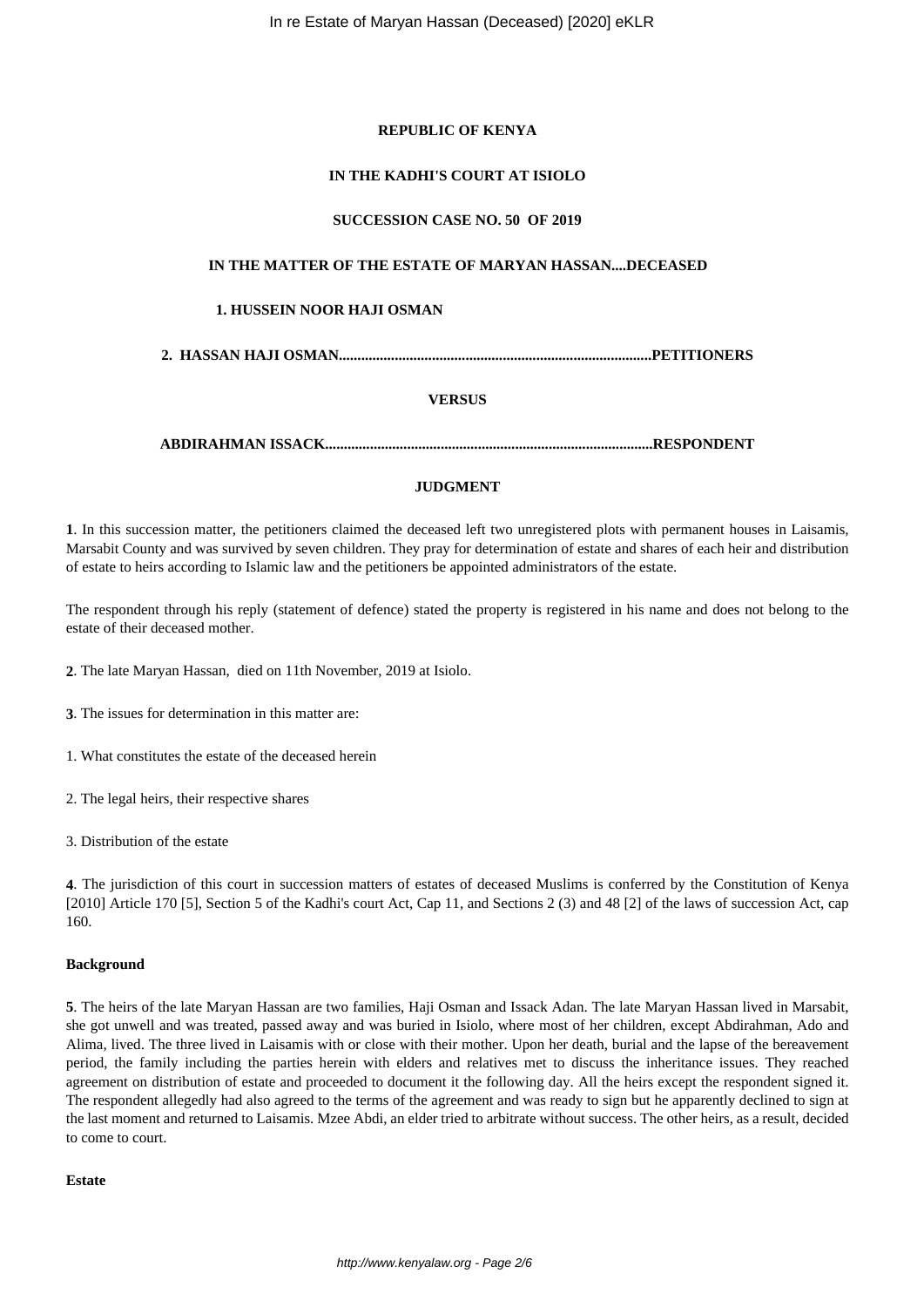**6**. The petitioners claim the deceased left two properties with permanent houses in Laisamis in Marsabit County, One with (8) rooms near the main Moyale Highway and another with a (2) rooms on the hills, constructed from family contributions during the burial of the respondent's wife in 2014.

**7**. The dispute is only on one of the two properties in Laisamis, the unsurveyed and unregistered plot with two rooms house on the hill at Laisamis is not disputed as part of the estate. It is hereby declared as part of the estate of the deceased herein.

**8**. The dispute is only on the plot with (8) rooms near the main Moyale Highway (Now Plot 196 Laisamis Town). The petitioners argued their mother acquired the unregistered plots in the 1980s. They contend the respondent admitted in the family meeting that the two properties belong to the estate. They produced chief's letter dated 27th January 2010 and called seven (apart from petitioners) witnesses to support their case.

**9**. Augostine A. Super, the Assistant Chief, Laisamis sub location through letter dated 27th January 2020 confirmed that the late Marian Hassan is the rightful owner of the two plots one measuring 50X75ft and another measuring 50X100 at barrier 1 village, Laisamis. Alima Saramo [PW1] evidence is that she lived in Laisamis with their mother together with the respondent and his full sibling Ado, that during burial of respondent's wife, relatives saw the conditions their mother and siblings were living in and decided to contribute to build her a better house, that the contributions about KES 800,000.00 were handed to her and she supervised the construction in stages and later from rent proceeds of the shops. Ado Issack [PW2] evidence is that the respondent, is their brother, the last born in the family and was a small boy when their mother acquired the plot in the 1980s, that he helped clear the bushes in acquiring the plot for their mother. It is his evidence that the respondent took advantage of their mother's illiteracy to register the plot in his own name. Abdullahi Maalim Issack [PW3] evidence is that he is a Imam and relative and presided the family meeting to advise on deceased's inheritance, that the respondent admitted the two properties belonged to the estate. He stated the respondent said *'save for the plots where we reside, she (the deceased) left no other properties'.* It is also his evidence he initiated the family contribution for the construction of a house for the deceased at the Laisamis plot. He testified that the family discussed and agreed to relinquish their interest on the estate in favour of the respondent and Ado, that the respondent would get the larger house near the barrier by the Highway and Ado will get the smaller one by the hill. They only differed how to develop the smaller house but eventually agreement was reached at the meeting but respondent failed to sign despite having not objected to the terms of the agreements. PW4 evidence is that he lived in Laisamis in the 1990s and saw the deceased living in the hut and he personally financially contributed towards the construction of a better house for her. It is his evidence the respondent admitted the properties belonged to the estate during the family meeting in Isiolo. PW5 evidence is that the deceased was his aunt and he lived in Laisamis and knew her for more than [33] years. It is his evidence that the properties in dispute belong to the deceased. He was also present at the respondent wife's burial when the decision to contribute for construction of a house was made, that he contributed in terms of work for the construction of the house in dispute. PW7's, a granddaughter of the deceased, evidence is that she lived with the deceased from childhood till 1999 when she was married and that the plots were acquired by the deceased.

**10**. On the other hand the respondent filed copies of miscellaneous receipts from the County Government of Marsabit for Land registration, plot rent rates, application for unregistered plot, chief's letter dated 14th December 2019 and called three witnesses to support his case.

**11**. The application for registration of the land [Plot No 196 Laisamis Town] was recommended on 6.9.2016 by Chief Officer of Lands, Marsabit County, about four years before death of the deceased herein. Chief's letter dated 14.12.2019 states in part 'all property and estate are registered under Abdulrahman Issack as the rightful legal heirs of the deceased.' Ibrahim Bashir's [DW1] evidence is that the property was allocated to the respondent. Hussein Adan Hassan [DW2] is a tenant at the property. His evidence is that the property belongs to the respondent since he was the one living with the deceased. Peter Mauki Muriuki's [DW3] evidence is that he was contracted by the respondent to construct the property on Plot 196 in 2012, the respondent paid him his fees. He did it in stages and did finishing for tenants of the property.

# **Analysis**

**12**. It is important to emphasise that the applicable laws of evidence in this matter and all matters before Kadhis Courts is Islamic law of evidence under Section 6 of the Kadhi's Court Act (1967), Cap 11 Laws of Kenya. It provides:

### **''The laws and rules of evidence to be applied in a Kadhi's Court shall be those applicable under Muslim law.'**

**13**. The petitioners' evidence confirms the respondent listed the property in dispute before all family members as part of estate. The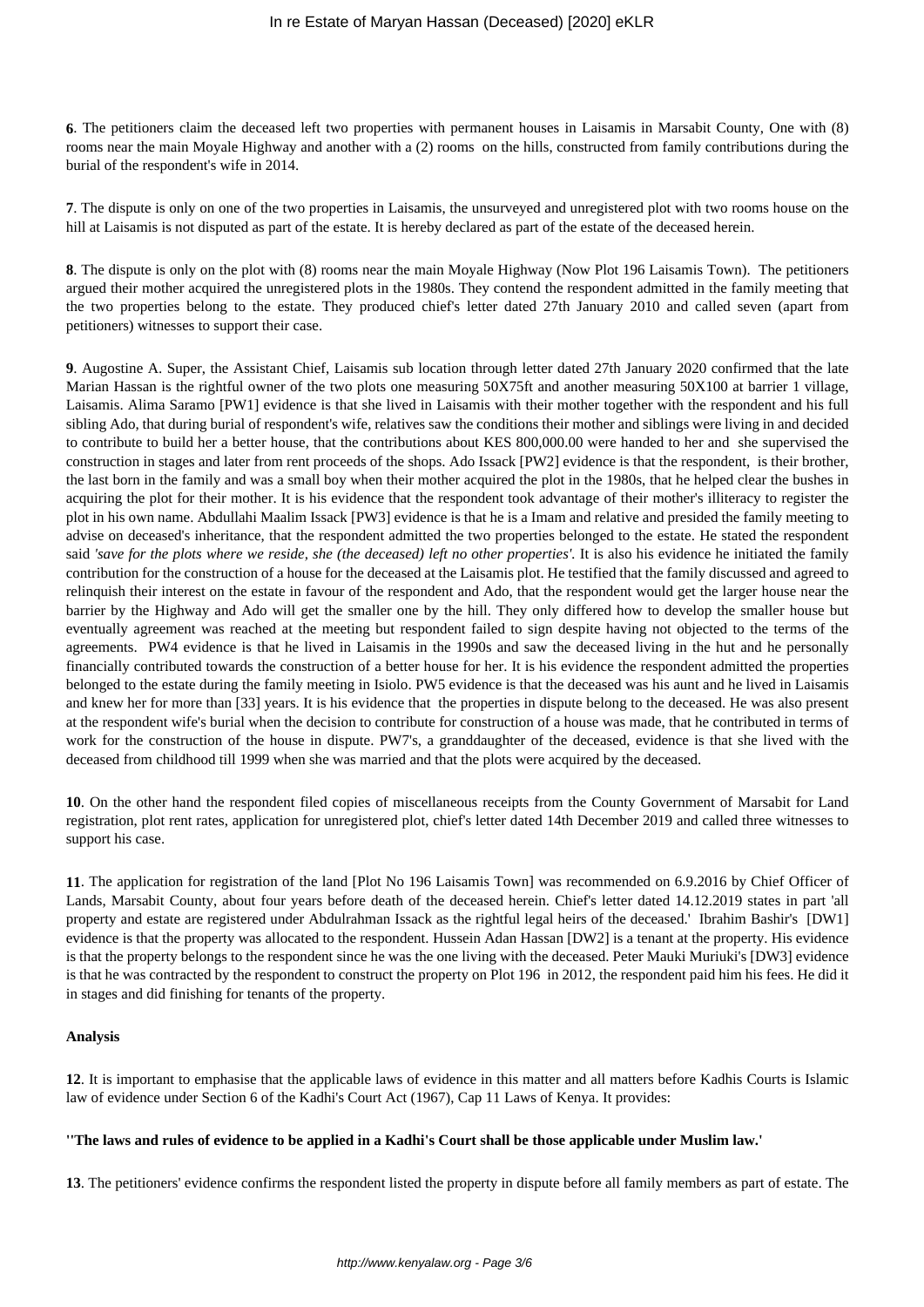evidence is conclusive and he never objected or denied it was such. It is trite Islamic principle of evidence that Muslims are bound by their agreements and contracts.' It is based on the Hadith reported by Imams Abu Daud (3594), Ibn Hibban ( 1199), Al Hakim (49/2) and Baihaqi ( 79/6). Another important rule of Islamic evidence (as well as common law) is that admission is a total, complete and strongest form of evidence. The respondent had every opportunity to deny the meeting, that the property belonged to him. There is no evidence of coercion to the agreement. He only failed to appear at the advocate's office the following day as agreed to sign the document. His agreement amounted to a categorical admission the property is part of the estate.

**14**. Both Chief's letter (authored by the same chief) confirm the property belonged to the estate. One letter states the properties are registered under the respondent's name as the legal heir of the deceased because he 'was the only child who remained with the deceased until her death.'

**15**. DW1 and DW2 evidence is weak. their knowledge of the property starts in the 2012 and 2014. The petitioner's evidence in this regard is stronger, they have a history of the property since 1980s. It is noteworthy that the respondent is the last born of the family. His elder brother vividly remember how the then unsurveyed plot was acquired by the deceased. PW1,PW2,PW4,PW5 and PW7 lived for many years before the construction of the house in the 1980s and 1990s, and are categorical the plot was acquired by the deceased.

**16**. The respondent however applied for and is registered as owner of the plot 196 since 6.9.2016, about three years before the death of the deceased. The permanent house had by then been constructed. All his siblings and relatives apparently were not aware of this. The deceased was not aware of it. Only the respondent was aware of this fact. Why did he not inform his siblings and relatives in the meeting discussing issues of the estate about it" Whatever the reasons, strictly under Islamic law of evidence, his failure to declare it at the meeting bound him to the terms of agreement. He relinquished interest, if any on the property, the moment he listed the property as part of the estate.

Registration of the property in respondent's name was in 2016. All evidence conclusively indicate the plot was acquired in the 1980s by the deceased. The respondent was at the time of survey living with the deceased. He was the most educated child living with her. He was a trusted son. The respondent ought to have consulted all his siblings in the registration process. The Lands department ought to have involved the other members of the family in the registration process. The registration of the property in the respondent's name is contrary to the original ownership as supported by overwhelming evidence adduced in court.

**17**. Who financed the house on Plot No. 196 Laisamis Town" The defendant evidence is contradicted by plaintiff's evidence . Six plaintiff's witnesses testified to have witnessed decisions for contributions to construct the house for the deceased during burial of respondent's wife at Laisamis. They personally contributed financially or in kind to construct it. PW1 supervised its construction for the deceased . DW3 evidence is that he constructed it for the respondent. The two sets of evidence contradict each other. The issue collapses based on the principle that *''the original position on non permanent issues are that they are nonexistent while permanent issues are existent''*, the house sits on the estate property and therefore is declared as part of it.

**18**. Based on the strength of the evidence of the petitioners, respondent's agreement at the family meeting, I find and hold that Plot 196 Laisamis Town belong to the estate of the deceased herein.

**19**. The estate of the late Maryan Hassan therefore consist of:

i. Unsurveyed plot 50X75ft with two room permanent house at Barrier 1 village, Laisamis Town

ii. Plot No 196 Laisamis town

# **LEGAL HEIRS**

**20**. There is no dispute on the legal heirs of the late Maryan Hassan. One son Noor, relocated to Ethiopia for many years and has not been heard from since 1979. it is not certain whether he is alive or not. The legal heir of the deceased herein are:

- a. Hassan Haji Osman son
- b. Hussein Noor Haji Osman son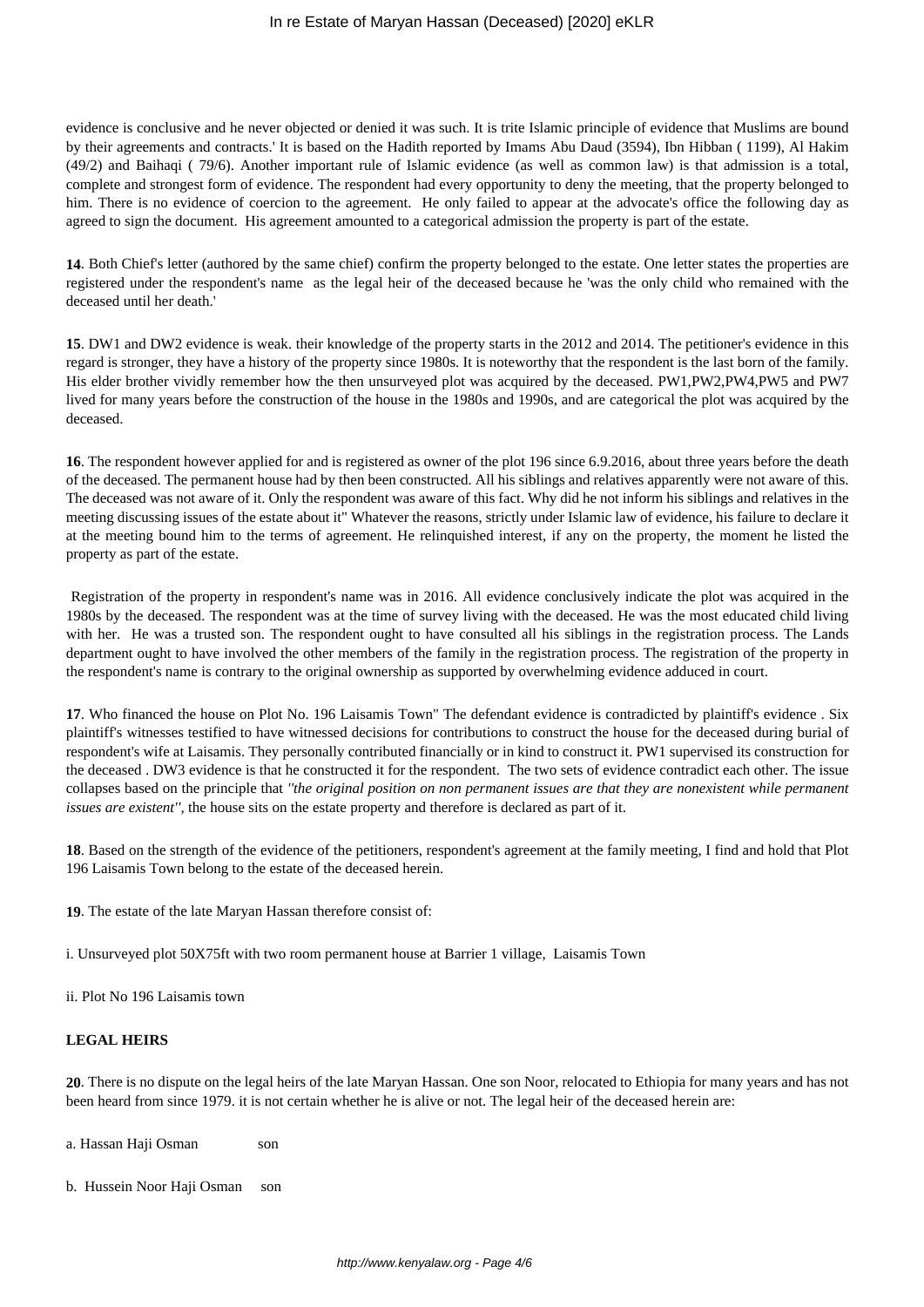| C. AUO ISSACK AUAN        | son      |
|---------------------------|----------|
| d. Abdirahman Issack Adan | son      |
| e. Fatuma Haji Osman      | daughter |
| f. Alima Saramo Fora      | daughter |
| g. Amina Hassan           | daughter |

c. Ado Issack Adan son

**21**. Each son is entitled to twice the share of the daughter under Q:4:11 respectively.

**'Allah instructs you concerning your children [i.e. their portions of inheritance]: for the male, what is equal to the share of two females.' Q:4:11**

| The share of each daughter | $=$ | 9.09%    |
|----------------------------|-----|----------|
| The share of each son      | $=$ | 18.1825% |

**22**. In the event Noor is confirmed to be alive as at 11th November, 2019, he shall be entitled to a share in the estate.

## **Distribution**

**23**. The legal heirs had agreed that the two properties in Laisamis be distributed to their two siblings: Abdirahman and Ado Issack Adan as follows:

i. Plot No 196 Laisamis be issued to Abdirahman Issack Adan

ii. Unsurveyed 50X75ft plot in Laisamis town by the hill be issued to Ado Issack Adan

provided that part or the entire rent proceeds of Plot 196 be collected by Alima Saramo Fora, one of the daughters of the deceased and heir, to be used to fund improvement of the property issued to Ado Issack Adan. No timeline was given. The other heirs had relinquished their interest and shares in the estate in favour of their two siblings.

**24**. The agreement is legal under principle of takharuj. Muslims are bound by their agreements. The same be and is hereby adopted with minor adjustments for purpose of equity.

**25**. The deceased was taking care of orphans now under the care the respondent. She had also orally willed that Ado being poor and needy be helped. For this reason, The respondent shall continue to receive only half of the rent of Plot 196 Laisamis while the other half shall be collected by Alima Saramo Fora for safekeeping and financing Ado's property for a period not exceeding five years.

**26**. Orders accordingly.

## **Dated and delivered at ISIOLO on 12th March, 2020**

# **HON. ABDULHALIM H. ATHMAN**

# **PRINCIPAL KADHI**

In the presence of